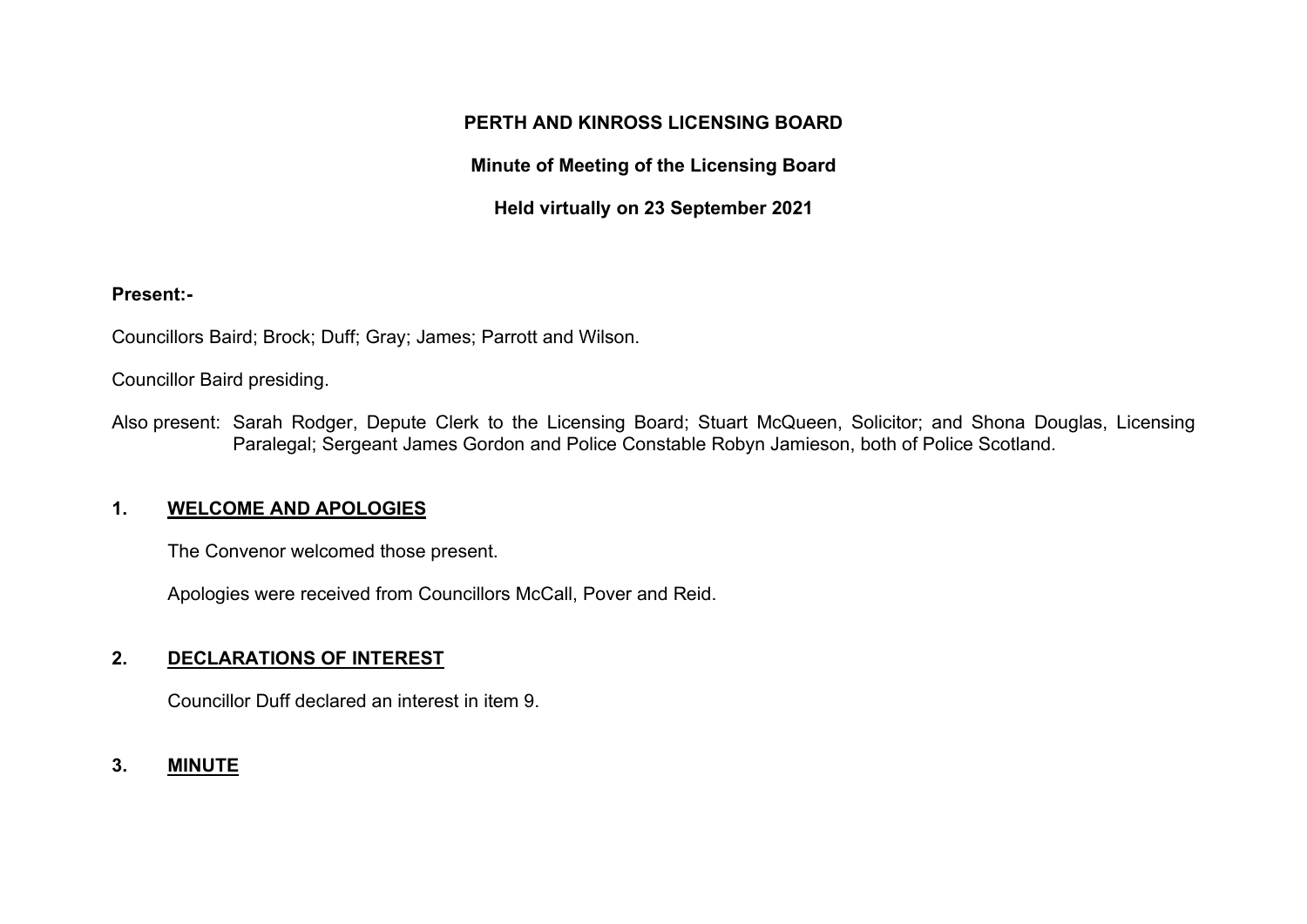The Minute of the Meeting of 12 August 2021 was submitted and approved as a true record and authorised for signature.

#### **4. CHIEF CONSTABLES ANNUAL LICENSING REPORT FOR 2020/2021**

Constable Robyn Jamieson put forward the Annual Report, made comment on and answered questions from the Board. The Board noted the content of the Chief Constable's Annual Report.

#### **5. PREMISES LICENCE APPLICATIONS**

| <b>Premises</b>                                                                  | <b>Applicant</b>                         | <b>Decision</b>                                                                                                                                                                                                                                                                                                                                                                                                                                                                                                                               |
|----------------------------------------------------------------------------------|------------------------------------------|-----------------------------------------------------------------------------------------------------------------------------------------------------------------------------------------------------------------------------------------------------------------------------------------------------------------------------------------------------------------------------------------------------------------------------------------------------------------------------------------------------------------------------------------------|
| 11 South St John's Place<br>Perth<br><b>PH1 5SU</b>                              | <b>Fair City Developments</b><br>Limited | Grant subject to mandatory conditions, and<br><b>Local Conditions</b><br>(1)<br>Written policies shall be in place for the premises<br>and immediate external area and shall be<br>implemented by the premises licence holder and<br>all staff involved in the sale and consumption of<br>alcohol, all to the continuing satisfaction of the<br>Board, for:<br>dispersal of patrons<br>(i)<br>litter and waste management<br>(i)<br>Electrical socket covers shall be in place on the<br>(2)<br>premises to protect children aged 5 and under |
| <b>Westlands of Pitlochry</b><br>160 Atholl Road<br>Pitlochry<br><b>PH16 5AR</b> | <b>Ionut Deciu</b>                       | Grant subject to mandatory conditions.                                                                                                                                                                                                                                                                                                                                                                                                                                                                                                        |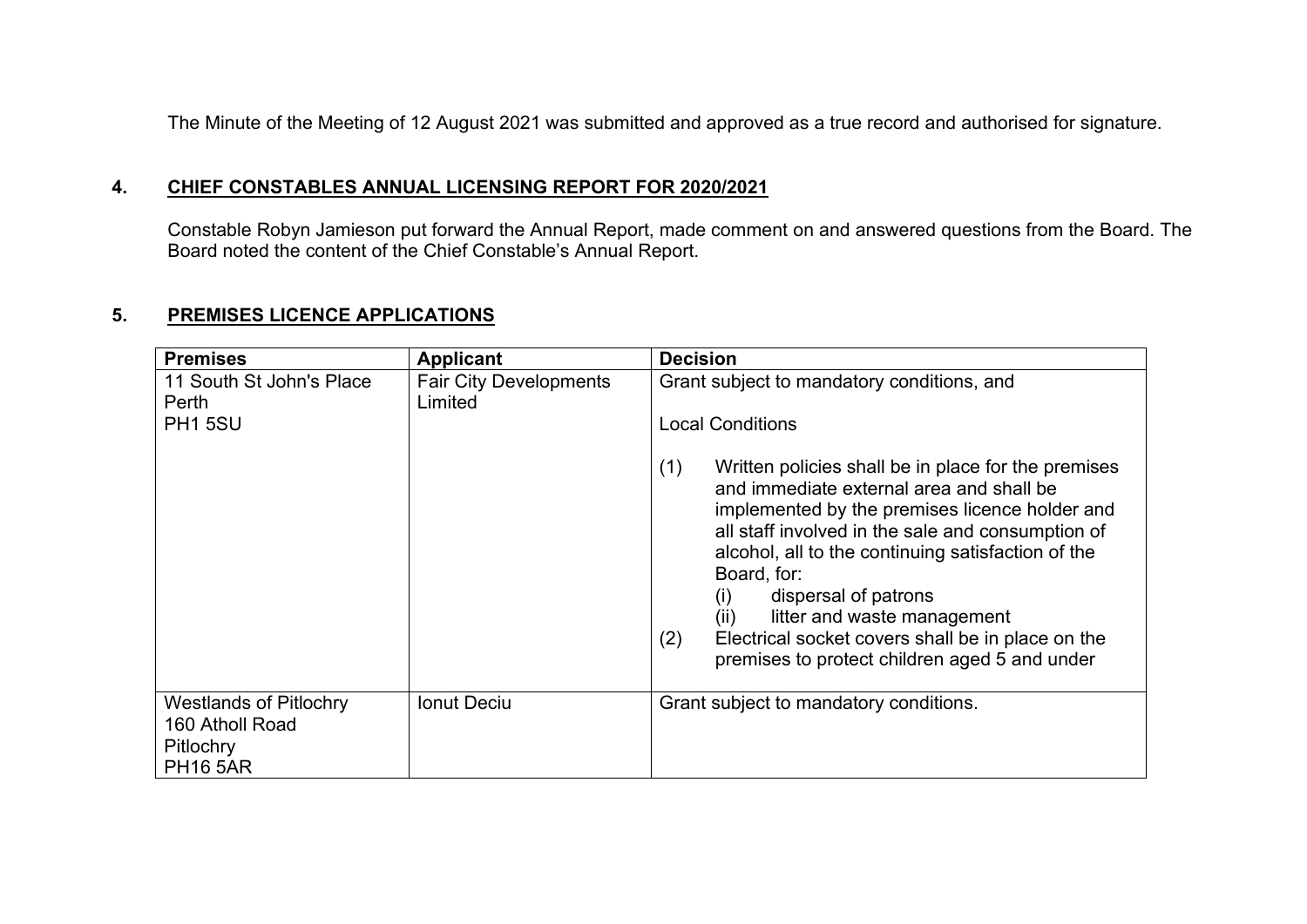# **6. PROVISIONAL REMISES LICENCE APPLICATIONS**

| <b>Premises</b>                                                                   | <b>Applicant</b>      | <b>Decision</b>                                                                                                                                                                                                                                                                                                                                                                                                        |
|-----------------------------------------------------------------------------------|-----------------------|------------------------------------------------------------------------------------------------------------------------------------------------------------------------------------------------------------------------------------------------------------------------------------------------------------------------------------------------------------------------------------------------------------------------|
| Unit 75<br>South Cultybraggan Camp<br>Comrie<br>Perthshire<br>PH <sub>6</sub> 2AB | Vino Fandango Limited | Grant subject to mandatory conditions, and<br><b>Local Condition</b><br>Written policies shall be in place for the premises<br>(1)<br>and shall be implemented by the premises licence<br>holder and all staff involved in the sale and<br>consumption of alcohol, all to the continuing<br>satisfaction of the Board, for:<br>the taking of orders and subsequent<br>(i)<br>delivery of alcohol out with the premises |

# **7. VARIATION (MAJOR) APPLICATIONS**

| <b>Premises</b>          | <b>Applicant</b>        | <b>Decision</b>                                   |
|--------------------------|-------------------------|---------------------------------------------------|
| $Co$ -op                 | Co-operative Group Food | Grant subject to amending the premises licence as |
| <b>Coupar Angus Road</b> | Limited                 | follows:                                          |
| Rosemount                |                         |                                                   |
| Blairgowrie              |                         | <b>Operating Plan</b>                             |
| Perth                    |                         |                                                   |
| <b>PH10 6JR</b>          |                         | 5(f)<br>Insert:                                   |
|                          |                         | 'The sale of food, non-food items and other       |
|                          |                         | household goods, and the provision of ancillary   |
|                          |                         | consumer services within and outwith licensed     |
|                          |                         | hours. Home deliveries may<br>provided to<br>be   |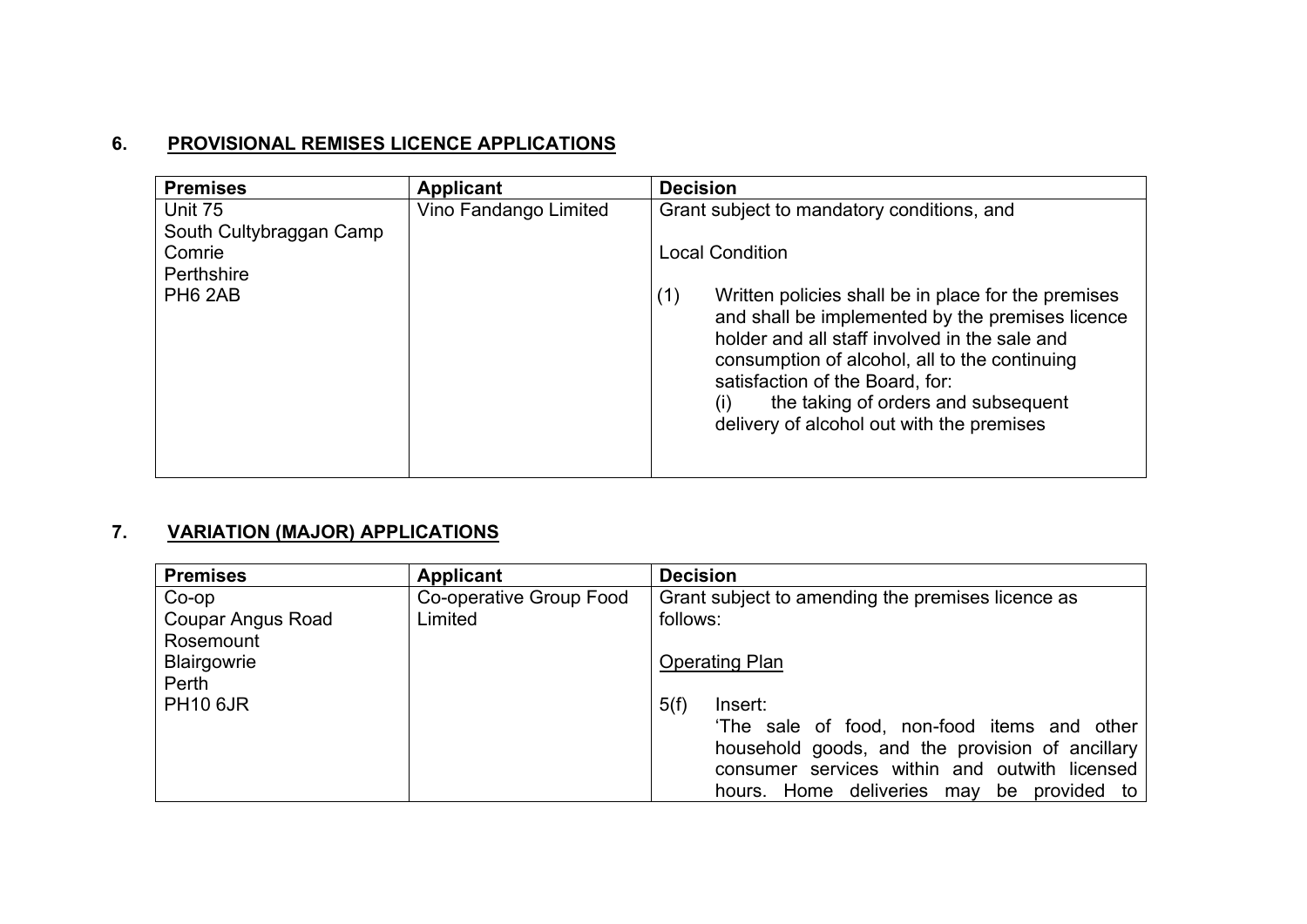|                                             |                                    | customers. Alcohol will only be delivered in terms<br>of and in compliance with the relevant provisions of<br>the Licensing (Scotland) Act 2005.'<br>Add local condition as follows:                                                                                                                                                                                                          |
|---------------------------------------------|------------------------------------|-----------------------------------------------------------------------------------------------------------------------------------------------------------------------------------------------------------------------------------------------------------------------------------------------------------------------------------------------------------------------------------------------|
|                                             |                                    | (1) Written policies shall be in place for the premises and<br>shall be implemented by the premises licence holder and<br>all staff involved in the sale and consumption of alcohol,<br>all to the continuing satisfaction of the Board, for:<br>the taking of orders and subsequent<br>delivery of alcohol out with the premises.                                                            |
| <b>Co-operative Food</b><br>3 Market Square | Co-operative Group Food<br>Limited | Grant subject to amending the premises licence as<br>follows:                                                                                                                                                                                                                                                                                                                                 |
| Alyth<br><b>PH11 8AA</b>                    |                                    | <b>Operating Plan</b>                                                                                                                                                                                                                                                                                                                                                                         |
|                                             |                                    | 5(f)<br>Delete existing and insert instead:<br>'The sale of food, non-food items and other household<br>goods, and the provision of ancillary consumer services<br>within and outwith licensed hours. Home deliveries may<br>be provided to customers. Alcohol will only be delivered in<br>terms of and in compliance with the relevant provisions of<br>the Licensing (Scotland) Act 2005." |
|                                             |                                    | Add local condition as follows:                                                                                                                                                                                                                                                                                                                                                               |
|                                             |                                    | Written policies shall be in place for the premises<br>(1)<br>and shall be implemented by the premises licence holder<br>and all staff involved in the sale and consumption of<br>alcohol, all to the continuing satisfaction of the Board, for:                                                                                                                                              |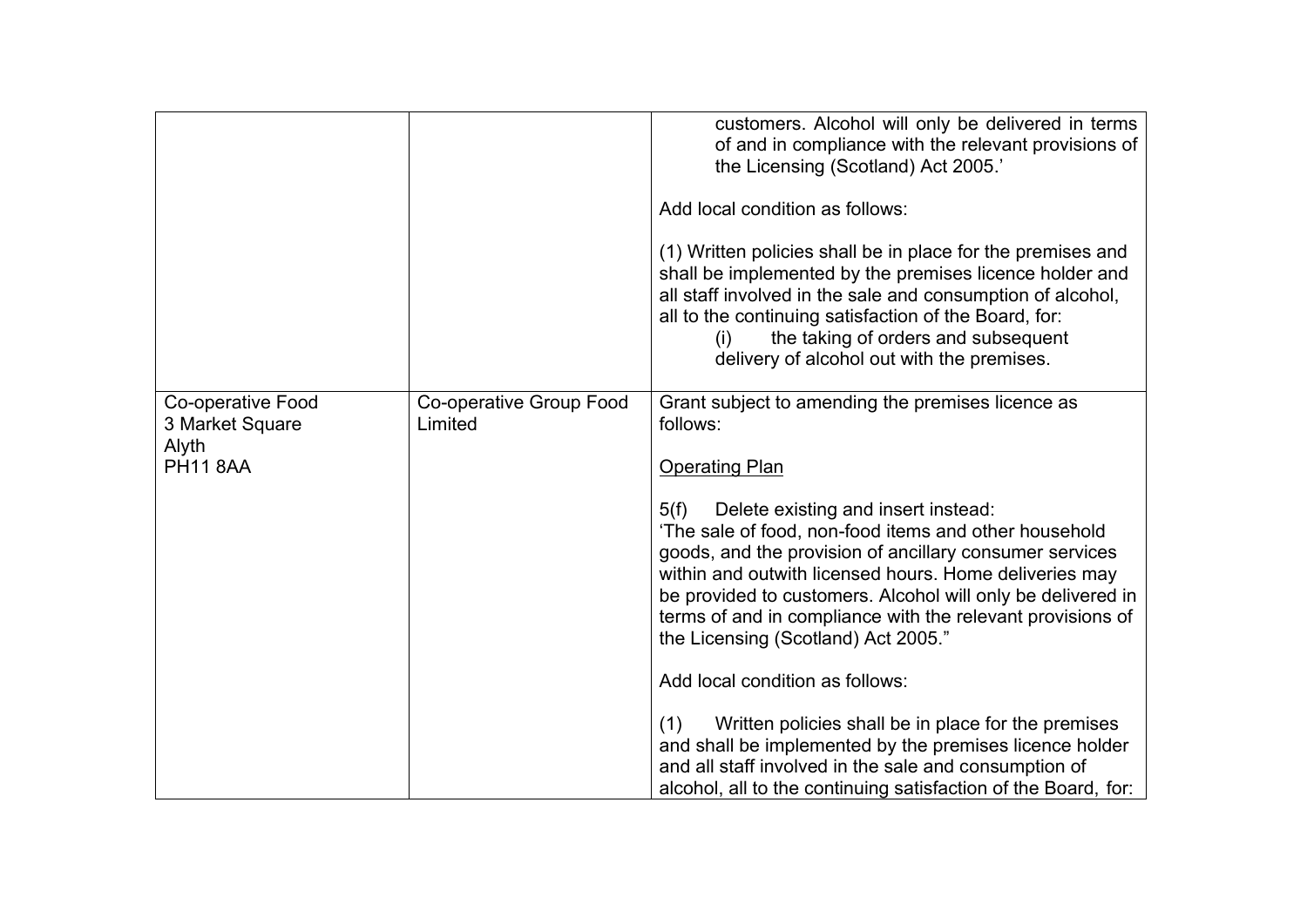|                                                                                                   |                                    | the taking of orders and subsequent<br>(i)<br>delivery of alcohol out with the premises.                                                                                                                                                                                                                                                                                                                                                                                                   |
|---------------------------------------------------------------------------------------------------|------------------------------------|--------------------------------------------------------------------------------------------------------------------------------------------------------------------------------------------------------------------------------------------------------------------------------------------------------------------------------------------------------------------------------------------------------------------------------------------------------------------------------------------|
| The Co-operative Group<br><b>Food Limited</b><br>13 Bridge Street<br><b>Dunkeld</b><br>PH8 0AH    | Co-operative Group Food<br>Limited | Grant subject to amending the premises licence as<br>follows:<br><b>Operating Plan</b><br>5(f)<br>Delete existing and insert instead:<br>'The sale of food, non-food items and other<br>household goods, and the provision of ancillary<br>consumer services within and outwith licensed<br>hours. Home deliveries may be provided to<br>customers. Alcohol will only be delivered in terms<br>of and in compliance with the relevant provisions of<br>the Licensing (Scotland) Act 2005.' |
|                                                                                                   |                                    | Add local condition as follows:<br>(1) Written policies shall be in place for the premises and<br>shall be implemented by the premises licence holder and<br>all staff involved in the sale and consumption of alcohol,<br>all to the continuing satisfaction of the Board, for:<br>the taking of orders and subsequent<br>(i)<br>delivery of alcohol out with the premises.                                                                                                               |
| <b>Dunkeld Smoked Salmon</b><br>The Village Shop<br>12 Bridge Street<br><b>Dunkeld</b><br>PH8 0AH | <b>Preston-Jones Ltd</b>           | Grant subject to amending the premises licence as<br>follows:<br><b>Premises Licence</b><br>Amend the Name of the Premises to:                                                                                                                                                                                                                                                                                                                                                             |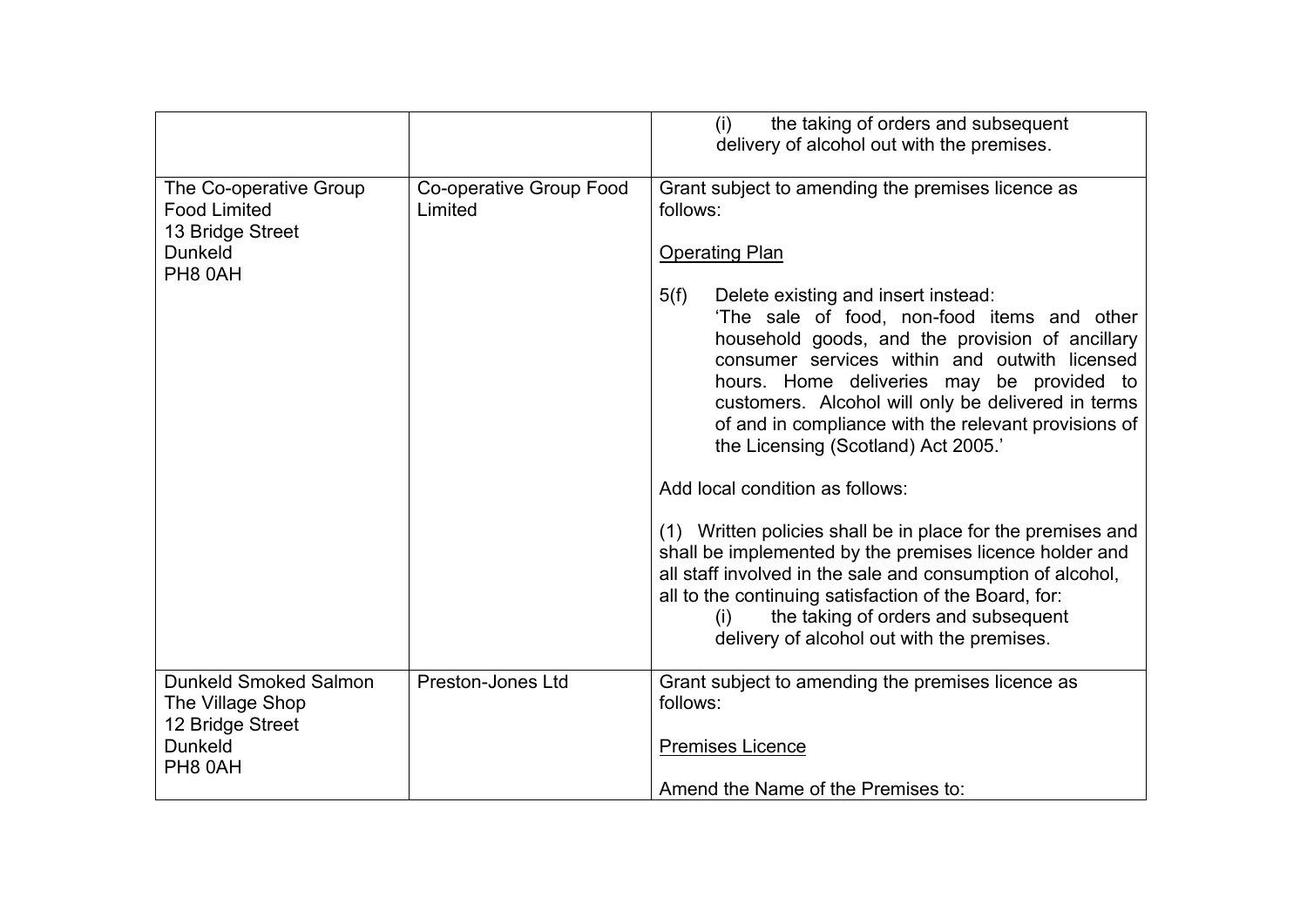| 'Redwood Wines'<br>Amend the Description of Premise to read:<br>'Licensed delicatessen and café situated on the<br>Main Street of Dunkeld'                                                                                                                                                                                                                                                                                                                                                          |
|-----------------------------------------------------------------------------------------------------------------------------------------------------------------------------------------------------------------------------------------------------------------------------------------------------------------------------------------------------------------------------------------------------------------------------------------------------------------------------------------------------|
| <b>Operating Plan</b>                                                                                                                                                                                                                                                                                                                                                                                                                                                                               |
| Amend to 'NO'<br>1(b)<br>Amend to 'YES'<br>1(c)<br>$\overline{2}$<br>Add Board social demand hours<br>5<br>Amend activities as follows:<br><b>Restaurant facilities</b><br><b>YYY</b><br><b>YYY</b><br>Receptions<br>Club/group meetings<br><b>YYY</b><br>Recorded music<br><b>YYY</b>                                                                                                                                                                                                              |
| Box after 5(e) Add as follows:                                                                                                                                                                                                                                                                                                                                                                                                                                                                      |
| 'ACTIVITIES MAY OCCUR BEFORE THE CORE<br>LICENSING HOURS DURING OPENING HOURS'                                                                                                                                                                                                                                                                                                                                                                                                                      |
| 5(f)<br>Delete existing and insert as follows:<br>'THE SALE OF FOOD AND NON-FOOD ITEMS<br>WILL TAKE PLACE 7 DAYS PER WEEK WITHIN<br>AND OUTWITH CORE HOURS. ALCOHOL<br>TASTINGS; TAKEAWAYS & DELIVERIES BY<br>THE PREMISES, THROUGH THE USE OF A<br>COURIER AND THROUGH THE USE OF A<br>THIRD PARTY ORGANISATION. ALCOHOL WILL<br>ONLY BE DELIVERED IN TERMS OF AND IN<br><b>THE</b><br><b>COMPLIANCE</b><br><b>WITH</b><br><b>RELEVANT</b><br>PROVISIONS OF THE LICENSING (SCOTLAND)<br>ACT 2005.' |
| Amend to 'Yes'<br>6(a)<br>6(b)<br>Amend to:                                                                                                                                                                                                                                                                                                                                                                                                                                                         |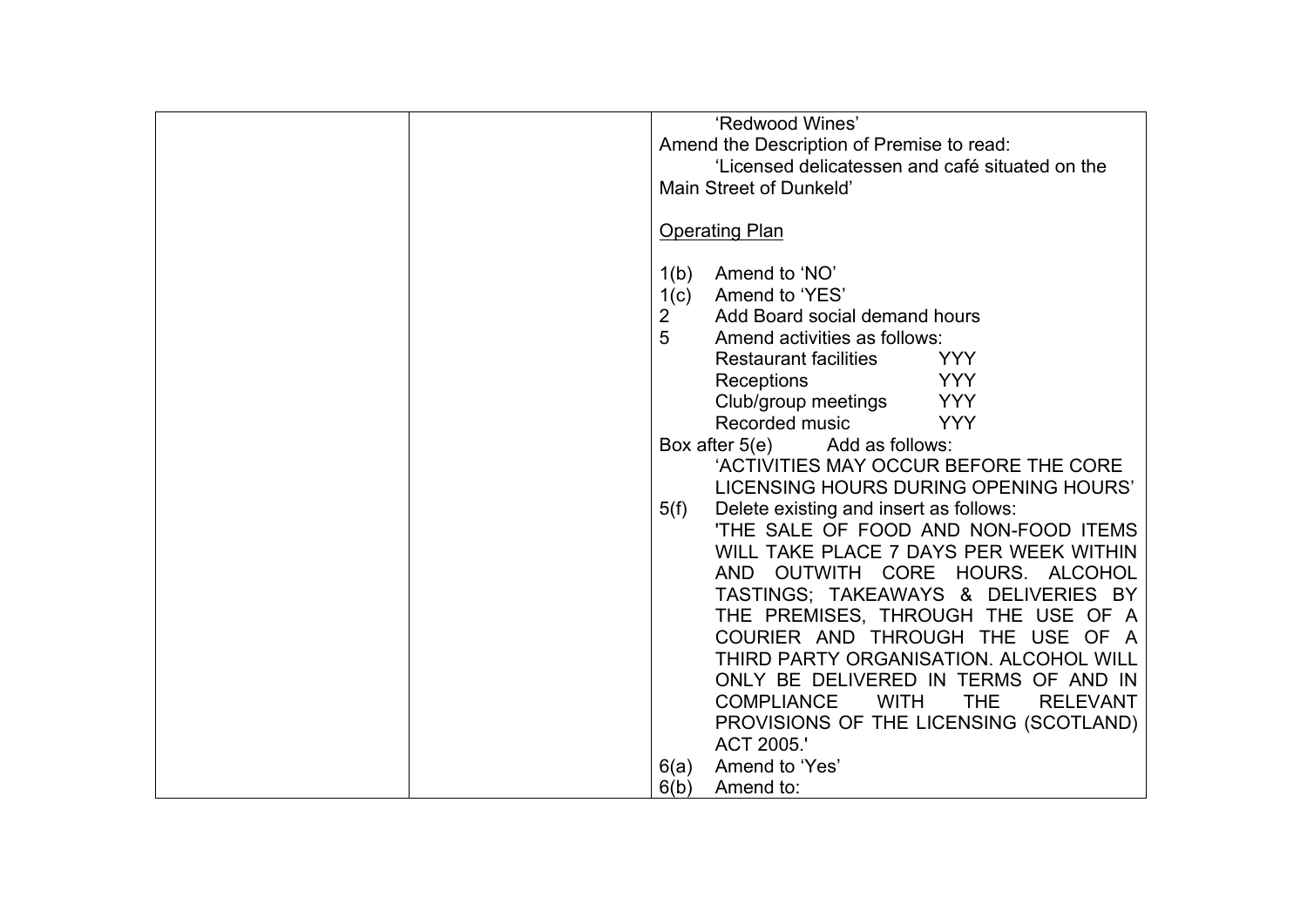| 'ALL CHILDREN & YOUNG PERSONS WILL BE<br>ALLOWED IN THE PUBLIC AREAS OF THE<br>PREMISES, CHILDREN MUST BE<br><b>ACCOMPANIED BY AN ADULT'</b>                                                                                                                                                                                                                                                                                               |
|--------------------------------------------------------------------------------------------------------------------------------------------------------------------------------------------------------------------------------------------------------------------------------------------------------------------------------------------------------------------------------------------------------------------------------------------|
| 6(c)<br>Amend to '0-17 years'<br>Amend to 'Until 11pm'<br>6(d)<br>Amend to 'All public areas'<br>6(e)<br>7<br>Amend as follows:<br>'Off-sales capacity - 1.44m2<br>On-sales capacity - 22 Persons'                                                                                                                                                                                                                                         |
| Layout Plan                                                                                                                                                                                                                                                                                                                                                                                                                                |
| Amend location/layout plan as sought.                                                                                                                                                                                                                                                                                                                                                                                                      |
| <b>Conditions</b>                                                                                                                                                                                                                                                                                                                                                                                                                          |
| Add local conditions as follows:                                                                                                                                                                                                                                                                                                                                                                                                           |
| (1)<br>Written policies shall be in place for the premises<br>and immediate external area and shall be<br>implemented by the premises licence holder and<br>all staff involved in the sale and consumption of<br>alcohol, all to the continuing satisfaction of the<br>Board, for:<br>(i)<br>noise mitigation<br>dispersal of patrons<br>(ii)<br>the taking of orders and subsequent<br>(iii)<br>delivery of alcohol out with the premises |
| Between the hours of 11pm and 7am, no noise by<br>(2)<br>way of music whether amplified or not or singing                                                                                                                                                                                                                                                                                                                                  |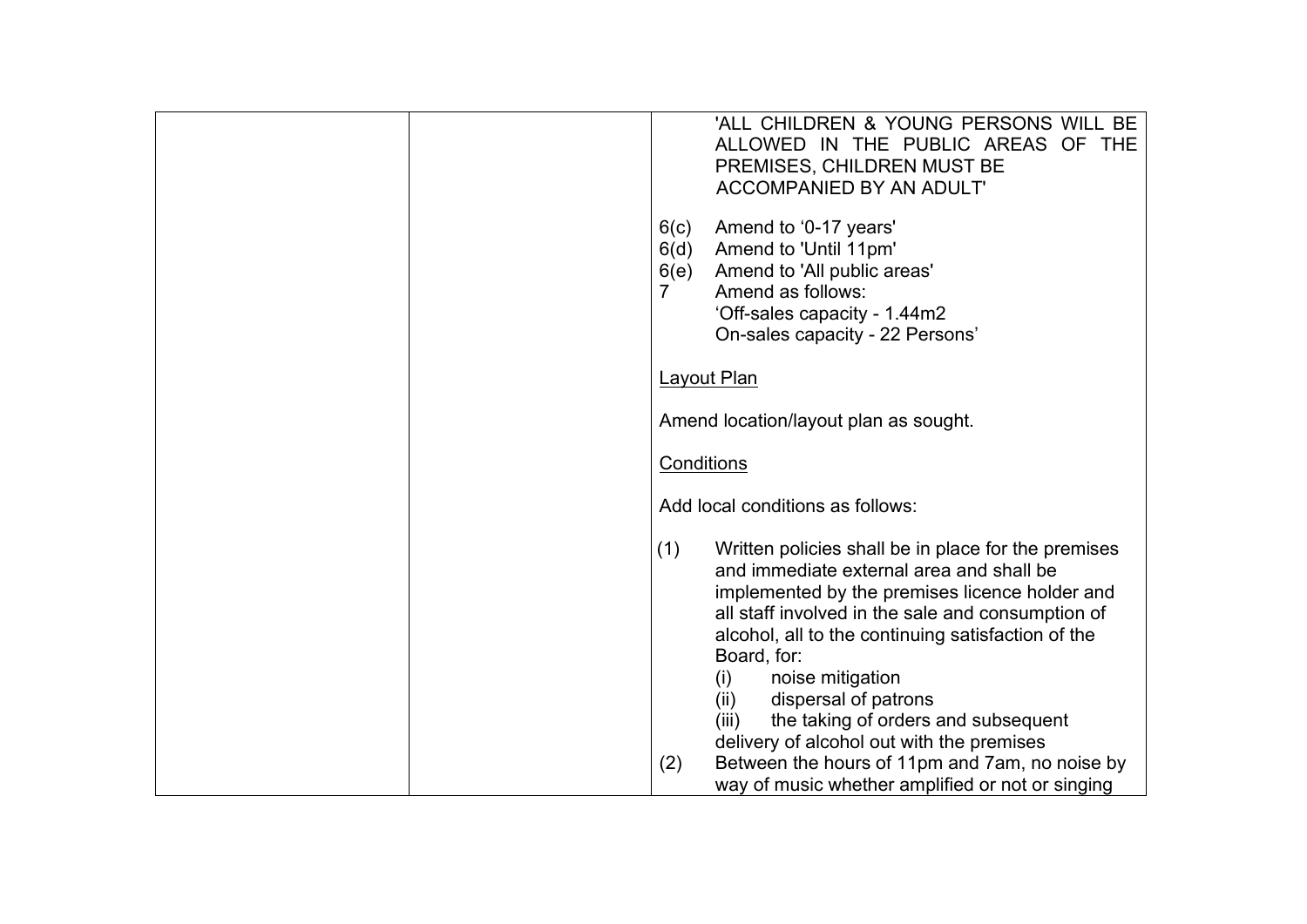|                                                                       |            | and speech emanating from licensed premises<br>shall (i) exceed 31dB or 10dB above the<br>underlying level, or (ii) for low frequency, exceed<br>47dB in 63Hz band and/or 41dB in 125Hz octave<br>bands in any neighbouring property.                                                                                                                                                                                                                                                                                                                                                                                                                                                                                                |
|-----------------------------------------------------------------------|------------|--------------------------------------------------------------------------------------------------------------------------------------------------------------------------------------------------------------------------------------------------------------------------------------------------------------------------------------------------------------------------------------------------------------------------------------------------------------------------------------------------------------------------------------------------------------------------------------------------------------------------------------------------------------------------------------------------------------------------------------|
| <b>Howies Bistro</b><br>23 Atholl Street<br><b>Dunkeld</b><br>PH8 0AT | Naomi Lamb | Grant subject to amending the premises licence as<br>follows:<br>Condition<br>Remove local condition as follows:<br>Richard Robert Howie shall not be involved in any way in<br>the management or day to day running (whether front or<br>back of house) of the premises.<br><b>Operating Plan</b><br>Amend to 'NO'<br>1(a)<br>1(c)<br>Amend to 'YES'<br>3<br>Add off sales hours: 11am to 10pm, 7 days per<br>week<br>4<br>Amend to 'NO' and delete existing narrative<br>Delete existing and insert instead:<br>5(f)<br>'The provision of alcohol for on sales is ancillary to<br>provision of food and non alcoholic drinks on the<br>the<br>premises.'<br>Add 'Off-sales Nil'<br>7<br>8<br>Add details for Anika Pesti as sought |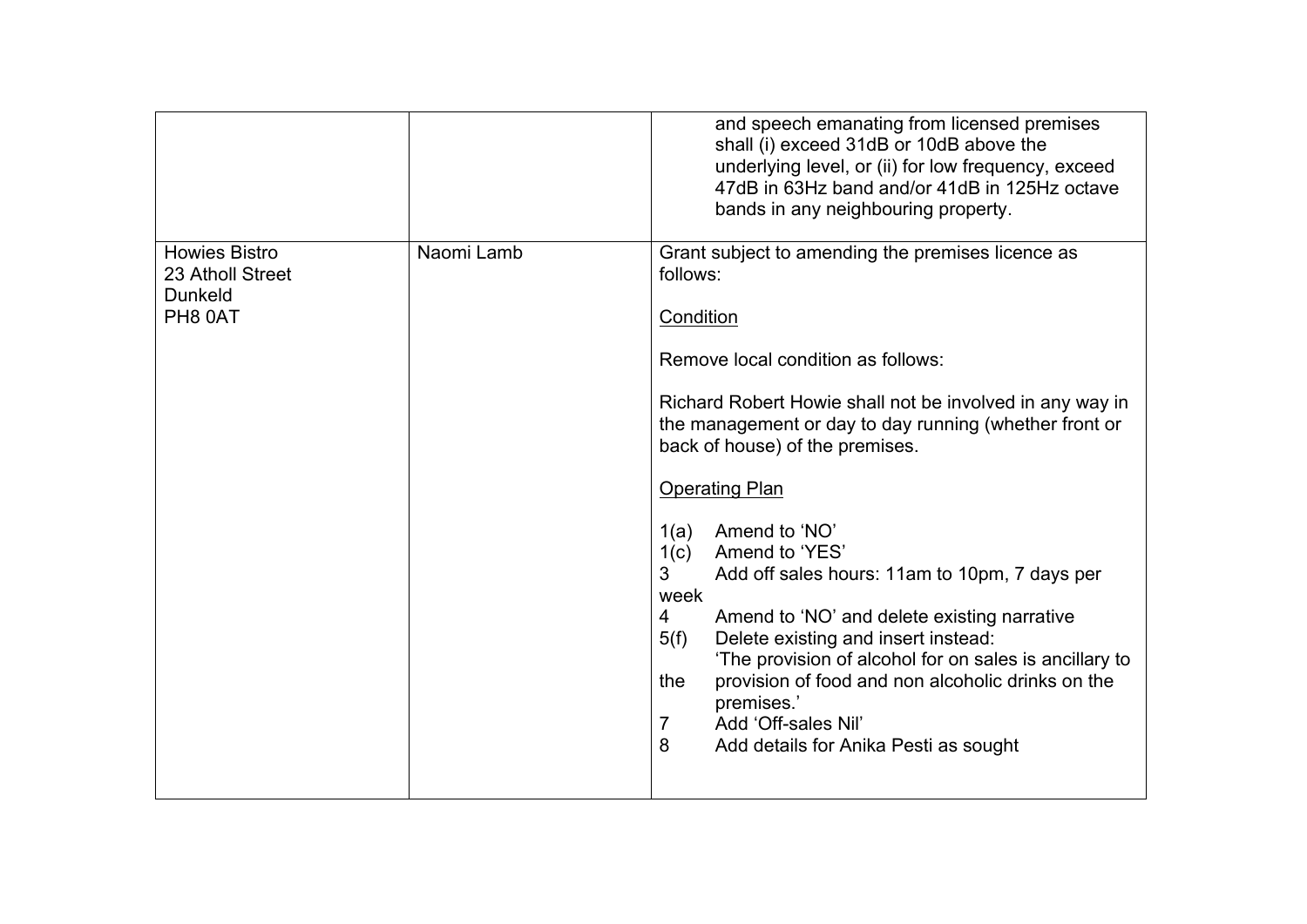| <b>Wasted Degrees Brewing</b> | It's Braw Limited t/a         | Grant subject to amending the premises licence as     |
|-------------------------------|-------------------------------|-------------------------------------------------------|
| Unit 11                       | <b>Wasted Degrees Brewing</b> | follows:                                              |
| <b>Sawmill Yard</b>           |                               |                                                       |
| <b>Blair Atholl</b>           |                               | <b>Operating Plan</b>                                 |
| <b>PH18 5TL</b>               |                               |                                                       |
|                               |                               | 5<br>Amend activities as follows:                     |
|                               |                               | Televised Sport YYN                                   |
|                               |                               | Outdoor drinking YYY                                  |
|                               |                               | Box after 5(e) Add at the end of the first paragraph: |
|                               |                               | 'The outdoor area will only be used for alcohol       |
|                               |                               | licensed hours but may be used for non-<br>during     |
|                               |                               | alcohol from 9am'.                                    |
|                               |                               | 7<br>Amend off sales capacity to, '1.08m2'            |
|                               |                               |                                                       |
|                               |                               | Layout Plan                                           |
|                               |                               |                                                       |
|                               |                               | Amend layout plan as sought                           |
|                               |                               |                                                       |

Councillor Duff left the meeting before consideration of Items 8 and 9.

# **8 DECISION NOT TO HOLD A HEARING**

The Board decided not to hold a hearing for Item 9 and to proceed by way of written representations.